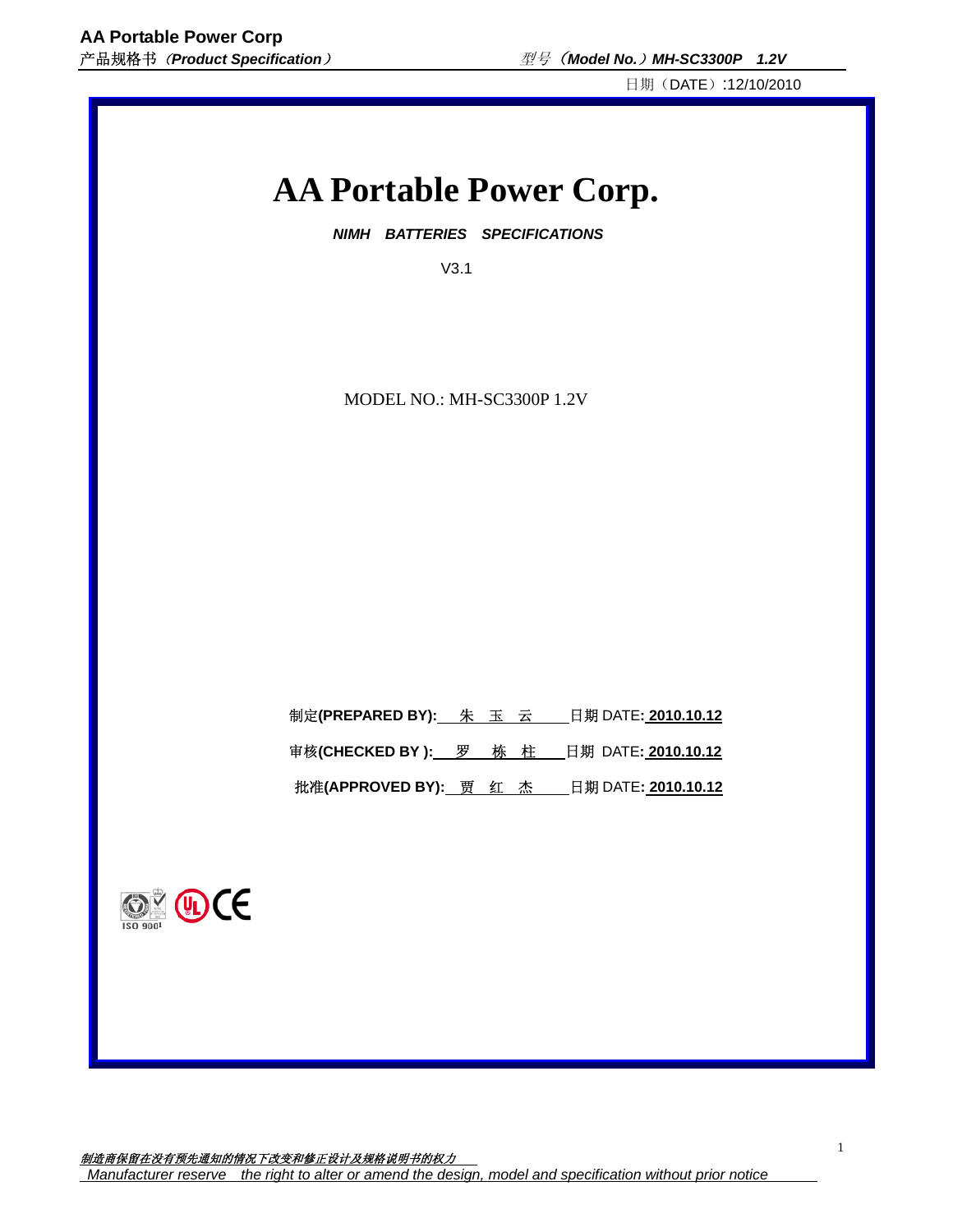## 型号(Type):**MH-SC3300P**

### 单颗电池规格 Specifications of single cell

| 标称电压<br>Nominal voltage          |                   |                    | 1.2V                              |                     |
|----------------------------------|-------------------|--------------------|-----------------------------------|---------------------|
| 容量                               |                   |                    | 0.2C 放电<br>Discharge              | 10C 放电<br>Discharge |
|                                  | Capacity          | 最小 Minimum         | 301min                            | 4.8min              |
|                                  |                   | 典型 Typical         | 316min                            | $5.1$ min           |
|                                  |                   |                    | mm                                |                     |
| 尺寸                               | <b>Dimensions</b> | 直径 Diameter        | $22.8^{0.7}$<br>$43.5^{1.0}$      |                     |
|                                  |                   | 高 Height           |                                   |                     |
| 大约重量                             |                   |                    | 克 gram                            |                     |
| Weight(Approximately)            |                   | 58.0               |                                   |                     |
| 电阻                               |                   |                    | $8m\Omega(Max)$                   |                     |
| Internal Impedance<br>At 1000 Hz |                   | (充电后 After Charge) |                                   |                     |
| 充电                               | 标准 Standard       |                    | 330mA(0.1C)×15hrs                 |                     |
| Charge                           | 快                 | 速 Rapid            | 1650mA(0.5C)×2.1hrs               |                     |
|                                  |                   |                    |                                   |                     |
| 环境温度<br>Ambient<br>temperature   | 充电<br>Charge      | 标准<br>standard     | 0°C<br>to $40^{\circ}$            |                     |
|                                  |                   | 快速 Rapid           | $0^{\circ}$ to $40^{\circ}$ C     |                     |
|                                  | 放电 Discharge      |                    | -20 $\degree$ C to 50 $\degree$ C |                     |
|                                  | 贮藏<br>Storage     |                    | -20 $\degree$ C to 30 $\degree$ C |                     |

单颗电池尺寸包括 PVC **(**Dimensions with tube**)** 



备注 Note:

- 1. 标称容量是指 20℃时 0.2C 放电容量 Nominal capacity, rated at 0.2C 20℃.
- 2. 容量只作为参考

Average capacity, for reference only.

3. 重量和内阻也作为参考

Weight and internal impedance are For reference.

4. 寿命测试依照 IEC 标准

Standard according as IEC of test cycle life。

# 产品规格书(*Product Specification*)型号(*Model No.*)*MH-SC3300P 1.2V*



Time (days)

 $00\,$ 

 $\overline{0}$ 5  $\overline{10}$ 

15  $20\,$ 25 30 35  $40$ 45 50

制造商保留在没有预先通知的情况下改变和修正设计及规格说明书的权力

 *Manufacturer reserve the right to alter or amend the design, model and specification without prior notice*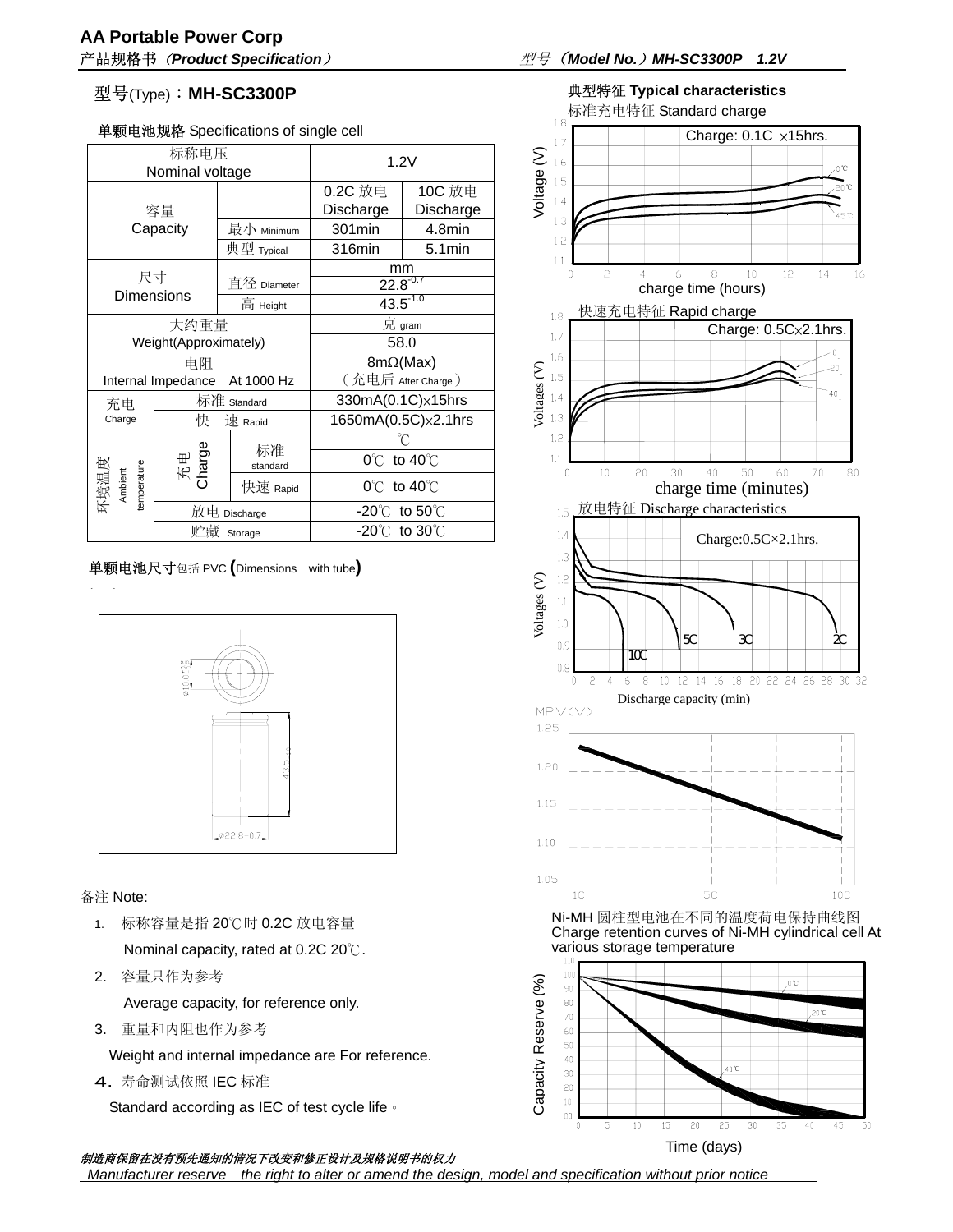### **1.** 序言 **PREFACE**

此规格书适用于 AA Portable Power 的镍氢可充电电池产品

The specification is suitable for the performance of NI-MH rechargeable battery produced by the AA Portable Power Corp.

### **2.** 型号 **MODEL**

MH-SC3300P 1.2V

### **3.** 外观 **APPEARANCE**

没有类似变色、污点、电解液泄漏和零伏现象。

There shall be no such details as discoloration or electrolyte leakage or 0 voltage.

### **4.**定额 **RATINGS**

| 种类<br><b>Description</b>                    | 单位<br><b>Unit</b>    | 规格<br><b>Specification</b>                                                                                                         | 条件<br><b>Condition</b>                                                                 |  |
|---------------------------------------------|----------------------|------------------------------------------------------------------------------------------------------------------------------------|----------------------------------------------------------------------------------------|--|
|                                             |                      |                                                                                                                                    |                                                                                        |  |
| 标称电压<br>Nominal Voltage                     | V                    | 1.2                                                                                                                                | 单位颗<br>Unit cell                                                                       |  |
| 典型容量<br><b>Typical Capacity</b>             | min                  | 5.1                                                                                                                                | 10C 放电到 0.8V/每颗电池<br>Discharge at 10C to 0.8V                                          |  |
| 标称容量<br>Nominal Capacity                    | mAh                  | 3300                                                                                                                               | 标准充放电<br>Standard Charge/Discharge                                                     |  |
| 最小容量<br>Minimum Capacity                    | min                  | 4.8                                                                                                                                | 10C 放电到 0.8V/每颗电池<br>Discharge at 10C to 0.8V                                          |  |
| 标准充电                                        | mA                   | 330(0.1C)                                                                                                                          | Ta=0~40℃                                                                               |  |
| <b>Standard Charge</b>                      | hour                 | 15                                                                                                                                 | (see note 1)                                                                           |  |
| 快速充电<br><b>Fast Charge</b>                  | mA                   | 660(0.2C)~1650(0.5C)<br>用充电控制<br>with charge termination control                                                                   | $-\triangle V = 5mV/cell$<br>Timer cutoff=105%input<br>capacity<br>Temp. cutoff=40~45℃ |  |
|                                             | hour                 | 6.0 approx.(0.2C)<br>$2.1$ approx $(0.5C)$                                                                                         | dT/dt=0.8°C/min(0.5 to 1.0C);<br>$0.8 - 1^{\circ}$ C/min(1C)                           |  |
| 涓流充电<br><b>Trickle Charge</b>               | mA                   | 165(0.05C)~330(0.1C)                                                                                                               | Ta=0~40℃<br>(see note 1)                                                               |  |
| 最大放电电流<br>Maximum<br>Discharging<br>Current | A                    | 30(Continuous)                                                                                                                     | Ta = $0$ ~50 $°C$<br>0.8y cut off                                                      |  |
| 贮藏温度<br>Storage<br>Temperature              | $\mathrm{C}^{\circ}$ | $-20$ ~ $+25$ (within 1 year)<br>$-20$ ~ $+30$ (within 3 month)<br>$-20$ ~ $+40$ (within 1 month)<br>$-20$ ~ $+50$ (within 1 week) | $\star$                                                                                |  |
| 典型重量<br><b>Typical Weight</b>               | g                    | 58.0approx                                                                                                                         | $\star$                                                                                |  |

### **5.** 性能测试 **PERFORMANCE**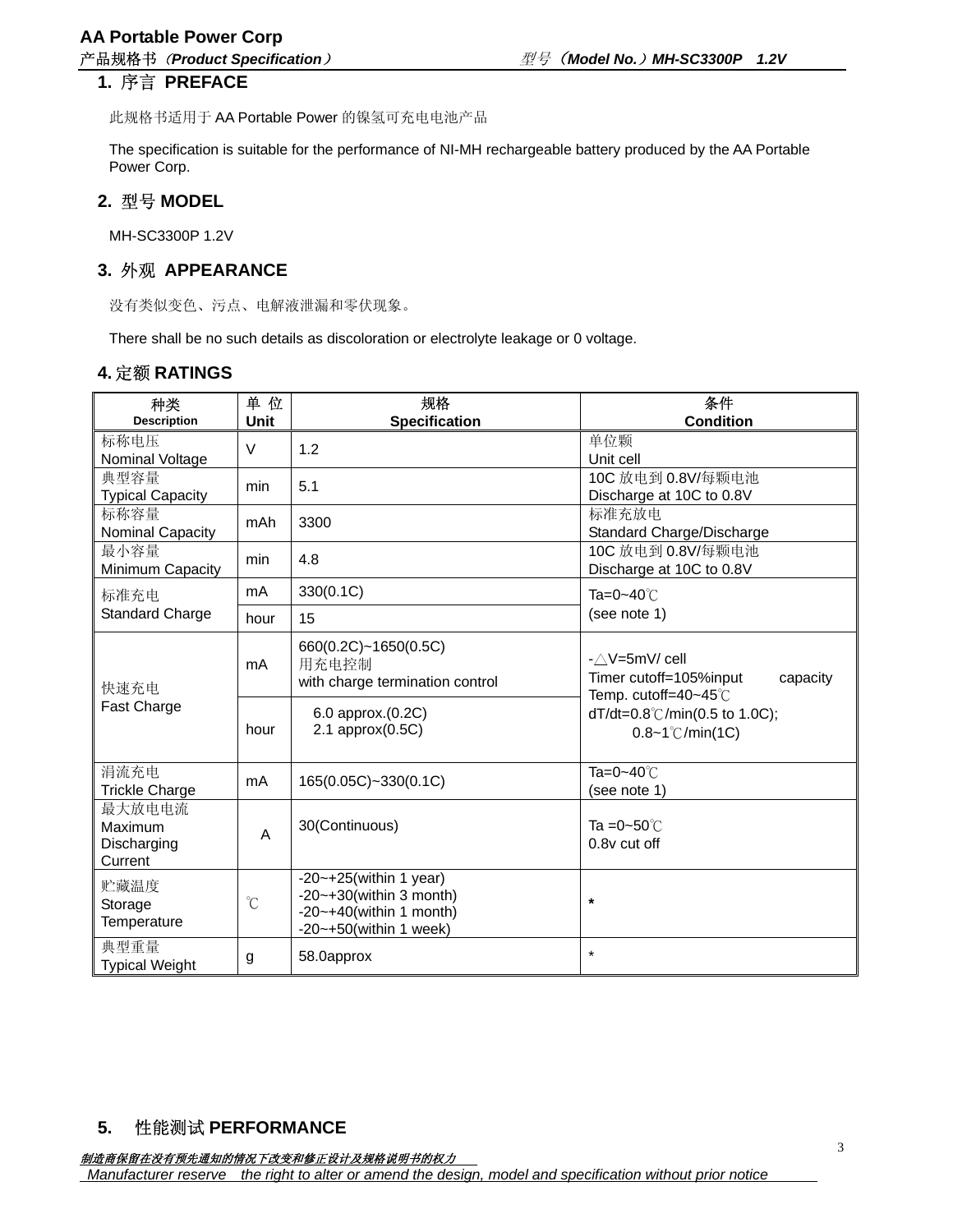# **AA Portable Power Corp**

### 产品规格书(*Product Specification*)型号(*Model No.*)*MH-SC3300P 1.2V*

在进行下例各项测试前每颗电池应用 0.2C 放至 1.0V。如果没有特别规定,测试应在电池交付 1 个月内按以下各项 条件进行:

Before proceed the following tests, the cells should be discharged at 0.2C to 1.0V cutoff. Unless otherwise stated, tests should be done within one month of delivery under the following conditions:

环境温度 Ambient temperature: 20℃±5℃

相对湿度 Relative Humidity: 65±20%

注意标准充放电为 Note Standard Charge/Discharge Conditions:

充电 Charge: 330 mA(0.1C) $\times$ 15hrs

放电 Discharge: 660mA(0.2C) to 1.0V/cell

| 测试项目 Test                                   | 单位<br><b>Unit</b> | 规格 Specification                                                            | 件<br>条<br><b>Condition</b>                                                                                                              | 备<br>注<br><b>Remarks</b>                |
|---------------------------------------------|-------------------|-----------------------------------------------------------------------------|-----------------------------------------------------------------------------------------------------------------------------------------|-----------------------------------------|
| 容量<br>Capacity                              | min               | 4.8                                                                         | 10C 放电到 0.8V<br>Discharge at 10C to 0.8V                                                                                                | 允许循环3次<br>Up to 3 cycles<br>are allowed |
| <b>MPV</b>                                  | $\vee$            | 1.12                                                                        | 10C 放电到 0.8V<br>Discharge at 10C to 0.8V                                                                                                | 允许循环3次<br>Up to 3 cycles<br>are allowed |
| 开路电压<br>Open<br>circuit<br>Voltage<br>(OCV) | V                 | 1.25                                                                        | 标准充电后 1 个小时内<br>Within 1 hr after standard charge                                                                                       | 单位颗<br>Unit cell                        |
| 内阻<br>Internal<br>Impedance<br>(Ri)         | $m\Omega$         | 8                                                                           | 充满电后用 1kHz 测试<br>Upon fully charge at 1kHz                                                                                              | $\star$                                 |
| 低温放电测试<br>Low<br>Temperature<br>Discharge   | min               | 240                                                                         | 标准充电后贮藏在 0±2℃环境中 24 小时<br>然后用 0.2C 放电<br>Standard Charge,<br>Storage: 24hrs at 0±2°C<br>0.2C discharge at 0±2°C                         | 1.0V/cell<br>Cut-off                    |
| 过充测试<br>Overcharge                          | N/A               | 没有显著的变型和<br>漏液<br>conspicuous<br><b>No</b><br>deformation<br>and/or leakage | 0.1C 充电 48 小时<br>0.1C charge for 48hrs                                                                                                  | $\star$                                 |
| 自放电<br>Charge<br>reserve                    | min               | 180 <sub>min</sub>                                                          | 标准充满电后贮藏 28 天,<br>标准 0.2C 放电<br>Standard charge Storage: 28 days<br>Standard discharge (0.2C)                                           | 1.0V/cell<br>Cut-off                    |
| IEC 寿命测试<br><b>IEC Cycle</b><br>Life Test   | Cycle             | 500                                                                         | IEC61951-2(2003)7.4.1.1                                                                                                                 | $\star$                                 |
| 高湿度测试<br>Humidity                           | N/A               | 不漏液<br>No leakage                                                           | 标准充电后贮藏在温度 33±3℃相对湿度 80<br>±5%环境 14 天<br>Standard charged, stand for 14 days at 33<br>$±3^{\circ}$ C and 80 $±5\%$ of relative humidity |                                         |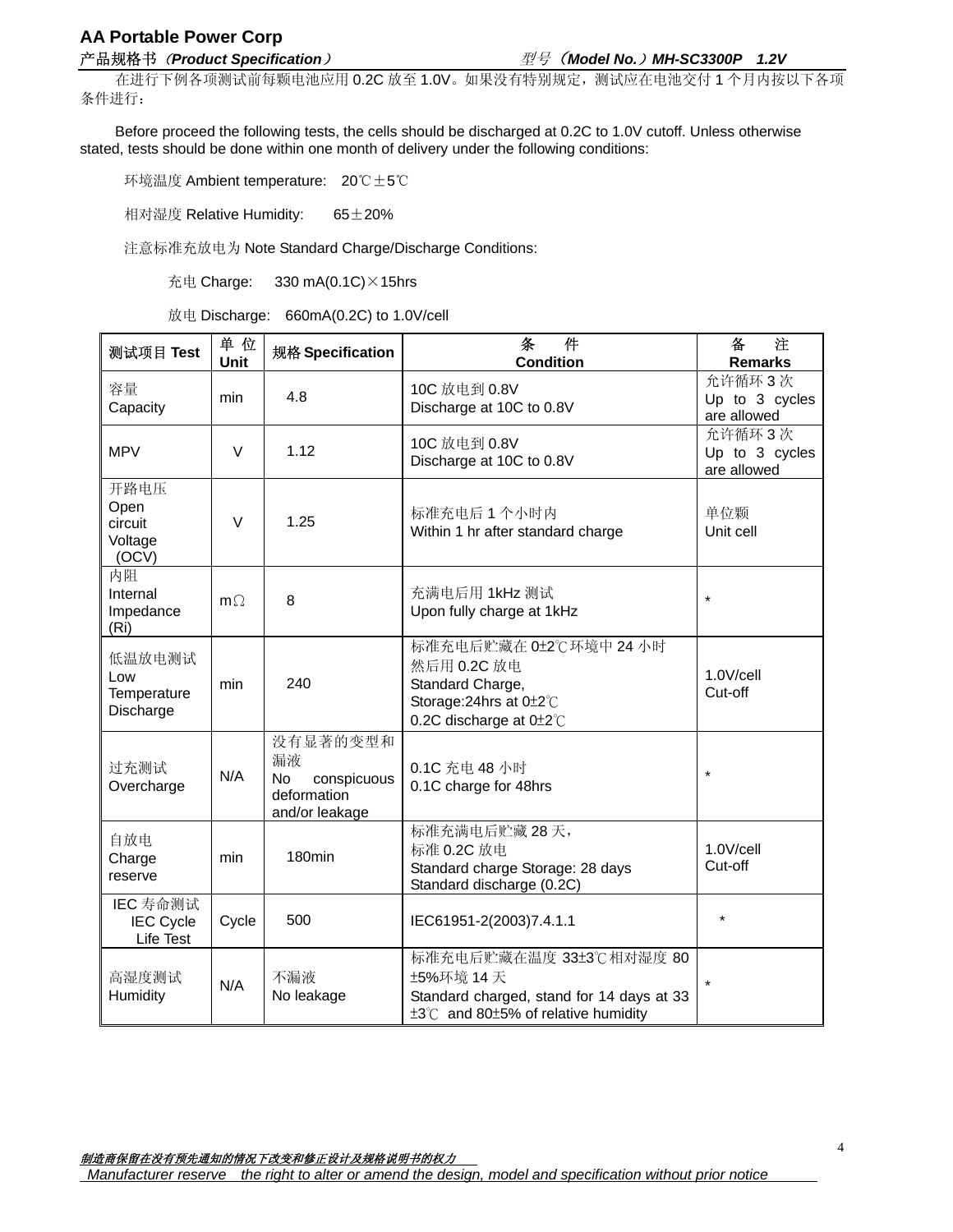# **AA Portable Power Corp**

产品规格书(*Product Specification*)型号(*Model No.*)*MH-SC3300P 1.2V*

| 短路测试<br>External Short<br>Circuit          | N/A | 不着火不爆炸<br>No fire and<br>no<br>explosion        | 标准充电后, 在 20℃±5 环境中用超过<br>0.75mm <sup>2</sup> 金属丝将单颗电池短路至电池恢<br>复到常温。<br>After standard charge, short-circuit the cell<br>at $20^{\circ}$ C $\pm 5^{\circ}$ until the cell temperature<br>returns to ambient temperature.(cross<br>section of the wire or connector should be<br>more than $0.75$ mm <sup>2</sup> ) |                                                                                                    |
|--------------------------------------------|-----|-------------------------------------------------|--------------------------------------------------------------------------------------------------------------------------------------------------------------------------------------------------------------------------------------------------------------------------------------------------------------------|----------------------------------------------------------------------------------------------------|
| 安全阀测试<br><b>Safety Device</b><br>Operation | N/A | 不爆炸<br>No explosion                             | 将电池用 0.2C 强迫放电至 OV 后转用 1C 强<br>迫放电 60 分钟。<br>Forced discharge at 0.2C to a final voltage<br>of 0V, then the current be increased to 1C<br>and forced discharge continue for 60 min                                                                                                                                 | 电池电解液泄漏<br>和电池变型是可<br>接受的。<br>Leakage<br>of<br>electrolyte<br>and<br>Deformation are<br>acceptable |
| 自由跌落测试<br>Free<br>falling(drop)            | N/A | $\triangle$ V<0.02V/cell<br>$\wedge$ Ri<5%/cell | 跌落测试前电池用 0.1C 充 16 小时, 搁置 24<br>小时。从50CM 高任意方向自由跌落 30MM<br>厚木板 3次<br>Charge at 0.1C for 16hrs, and then leave<br>for 24hrs, check battery before / after drop<br>Height: 50 cm<br>Thickness of wooden board: 30mm<br>Direction is not specified<br>Test for 3 times                                                |                                                                                                    |

备注 Notes:

- 1. Ta: 环境温度
- Ta: Ambient Temperature
- 2. 充电时间仅供参考. Approximate charge time from discharged state, for reference only.
- 3. 请每隔 3 个月按下面方法激活电池一次:

0.1C 充电 15 小时, 休息 10 分钟, 然后用 0.2C 放电至每颗电池 1.0V, 休息 10 分钟, 0.2C 充电 150 分钟。

please activate the battery once every 3 months according to the following method:

Charge at 0.1C for 15 hrs, rest 10 min, then discharge with 0.2C to 1.0V/cell,rest 10 min, then charge at 0.2C to 150min.

 *Manufacturer reserve the right to alter or amend the design, model and specification without prior notice*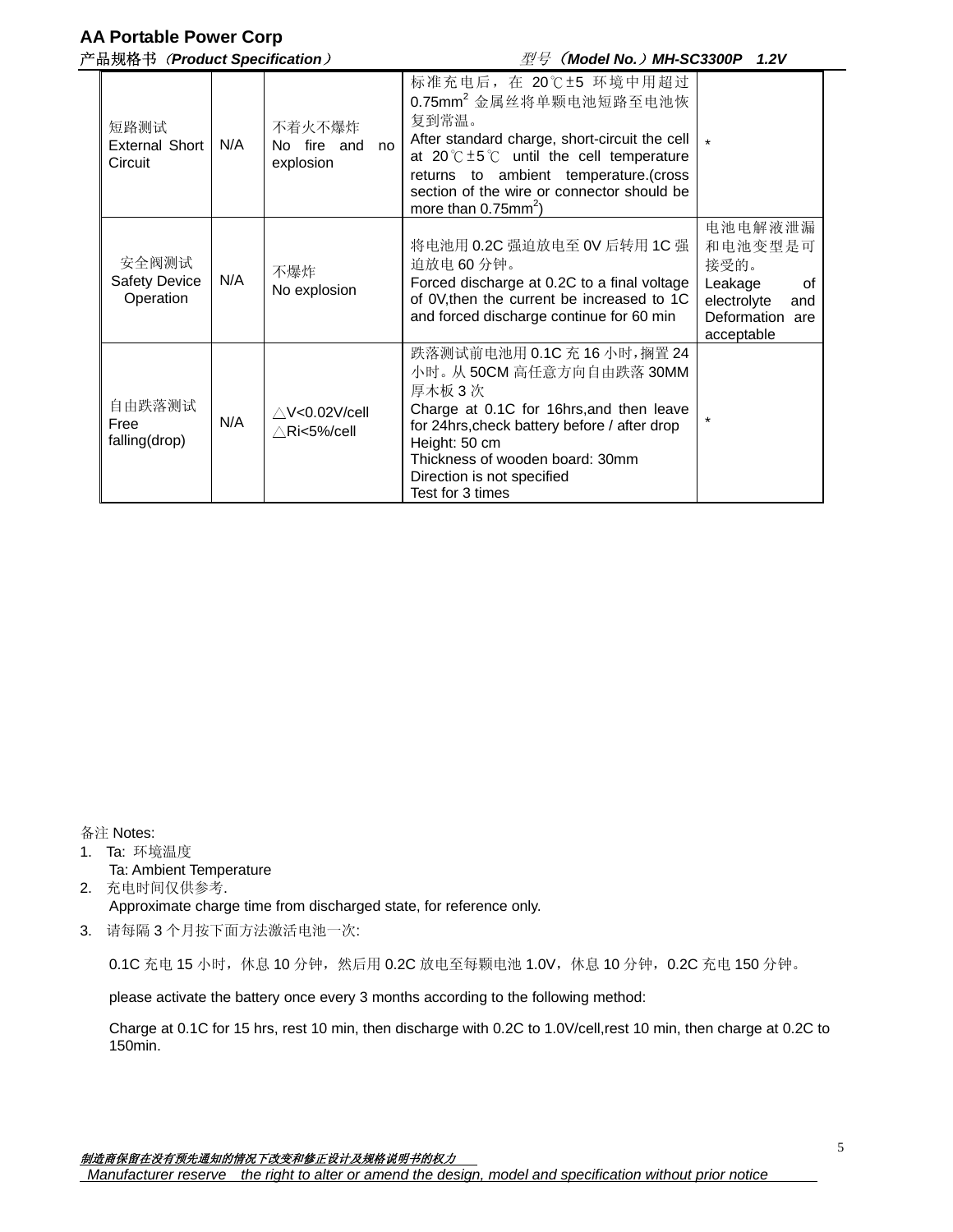### **AA Portable Power Corp**

产品规格书(*Product Specification*)型号(*Model No.*)*MH-SC3300P 1.2V*

## **6.** 注意事项 **PRECAUTIONS TO ENSURE THE SAFETY ON BANDING BATTERY**

1. 电池在使用前必须充电.

Batteries should be charged prior to use.

2. 在使用新电池前,或者长期存放后第一次使用电池,在使用前请将电池充满电.

.When using a new battery for the first time or after long term storage, please fully charge the battery before

use.

3. 充电方法请参考我们的技术手册.

For charging methods please referrence to our technical handbook.

4. 使用 Ni-Cd 或 Ni-MH 专用充电器.

Use the correct charger for Ni-Cd or Ni-MH batteries.

5. 不要对电池进行反充电.

Do not reverse charge batteries.

6. 不要将电池短路,那可能永久的损坏电池。

Do not short circuit batteries, permanent damage to batteries may result.

7. 不要燃烧或毁坏电池, 可能导致有毒气体释放或爆炸.

Do not incinerate or mutilate batteries, may burst or release toxic material.

8. 不要直接对电池进行焊接.

Do not solder directly to cells or batteries.

9. 不要让电池处于不利环境中,比如极端的温度,深度循环,或者经常过充/过放电

Do not subject batteries to adverse condition such as extreme temperature, deep cycling and excessive

### overcharge/over discharge.

10. 将电池贮存在阴凉干燥处.

Store batteries in a cool dry place.

11. 不要将 GREPOW 电池与其他品牌的电池或者不同种类的电池,比如碱性锌电池混用.

Do not mix GREPOW batteries with other battery brands or batteries of a different chemistry such as alkaline

and zinc carbon.

12. 不要将新旧电池混用, 可能会导致过放电.

Do not mix new batteries in use with semi-used batteries, over discharge may occur.

13. 禁止将电池在密闭环境中使用. 需要保持通风; 否则电池可能产生氢气,导致爆炸.

 Avoid batteries being used in an airtight compartment. Ventilation should be provided inside the battery compartment; otherwise batteries may generate hydrogen gas, which could cause an explosion if exposed to an ignition source.

14. 当把电池放入充电器中时,注意保证极性正确.

When connecting a battery pack to a charger, ensure correct polarity.

### 制造商保留在没有预先通知的情况下改变和修正设计及规格说明书的权力

 *Manufacturer reserve the right to alter or amend the design, model and specification without prior notice*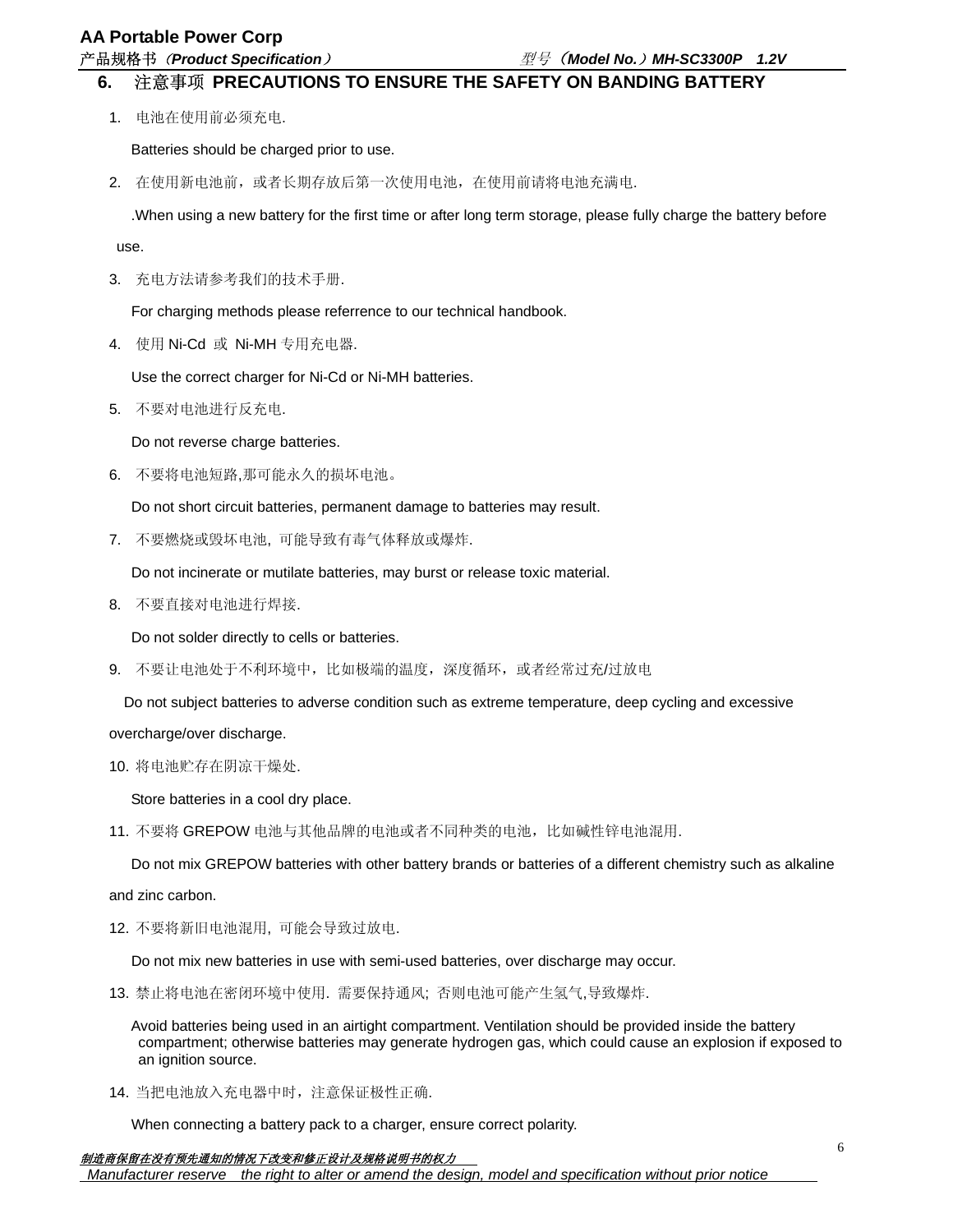15. 如果出现噪音,温度异常,或者漏液, 请停止使用.

If find any noise, excessive temperature or leakage from a battery, please stop its use.

16. 如果电池发烫, 请勿触摸, 直至冷却.

When the battery is hot, please do not touch it and handle it, until it has cooled down.

17. 不要把电池(电池组)的外套去除.

Do not remove the outer sleeve from a battery pack nor cut into its housing.

18. 电池使用时发现功率下降, 请关闭用电器开关以防止电池过放.

When find battery power down during use, please switch off the device to avoid overdischarge.

19. 当电池不使用时,请把它从装置上取下.

When not using a battery, disconnect it from the device.

20. 取下电池组时,用手抓住插头而不是拉线.

Unplug a battery by holding the connector itself and not by pulling at its cord.

21. 电池使用后,如果电池发热,再次充电前,请在通风环境中冷却.

 After use, if the battery is hot, before recharging it, allow it to cool in a well-ventilated place out of direct sunlight.

22. 不要将电池放入水中或海水中.

Never put a battery into water or seawater.

23. 经过长时间存放,电池应每三个月进行一次充放电.

During long term storage, battery should be charged and discharged once every 3 months.

24. 不要尝试分离, 挤压, 撞击电池, 电池会发热或起火.电池中的碱液对皮肤和眼睛有害, 而且会损伤衣服.

 Do not attempt to take batteries apart or subject them to pressure or impact. Heat may be generated or fire may result. The alkaline electrolyte is harmful to eyes and skin, and it may damage clothing upon contact.

25.要使电池远离儿童. 如发现吞食,立即联系医生.

Keep away from children. If swallowed, contact a physician at once.